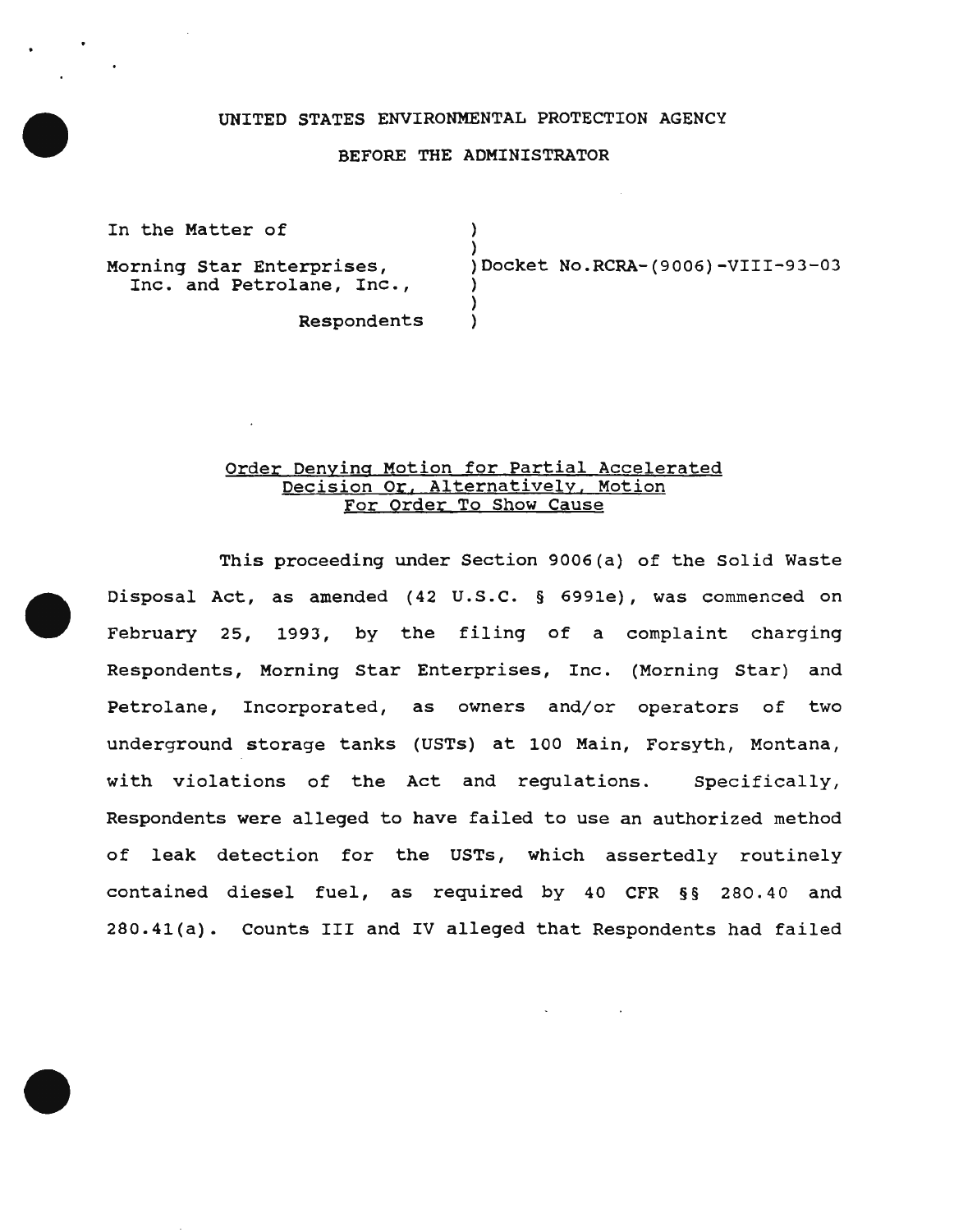to perform a line tightness test or to perform monthly monitoring on underground piping, which allegedly conveyed diesel fuel by suction, as required by 40 CFR  $\S$ § 280.40 and 280.41(b)(2). For these alleged violations, it was proposed to assess Respondents a penalty totaling \$15,108.

Respondent, Petrolane, answered, denying that it was the owner or operator of USTs and related piping systems at the location identified in the complaint, denying any knowledge of the date the tanks were installed, their capacity, and whether the tanks routinely held petroleum products. Petrolane denied ever owning or operating the tanks and related piping systems identified in the complaint, alleged that Morning Star was the sole owner and operator of the tanks and piping systems, and denied any responsibility for compliance with RCRA or other regulations. Petrolane requested a hearing.

Morning Star answered, denying that it was the owner or operator of the underground tanks at issue, admitting that one of the tanks was of 1,000 gallon capacity and that the other had a capacity of 500 gallons, but alleged that it lacked information sufficient to form a belief as to when the tanks were installed and whether the tanks routinely contained petroleum products. As an affirmative defense, Morning Star alleged that Petrolane was the owner and operator of the tanks. As evidence of good faith, Morning Star asserted that it had the tanks removed as soon as it became aware of a potential problem with compliance and/or contamination, notwithstanding that it was not the owner or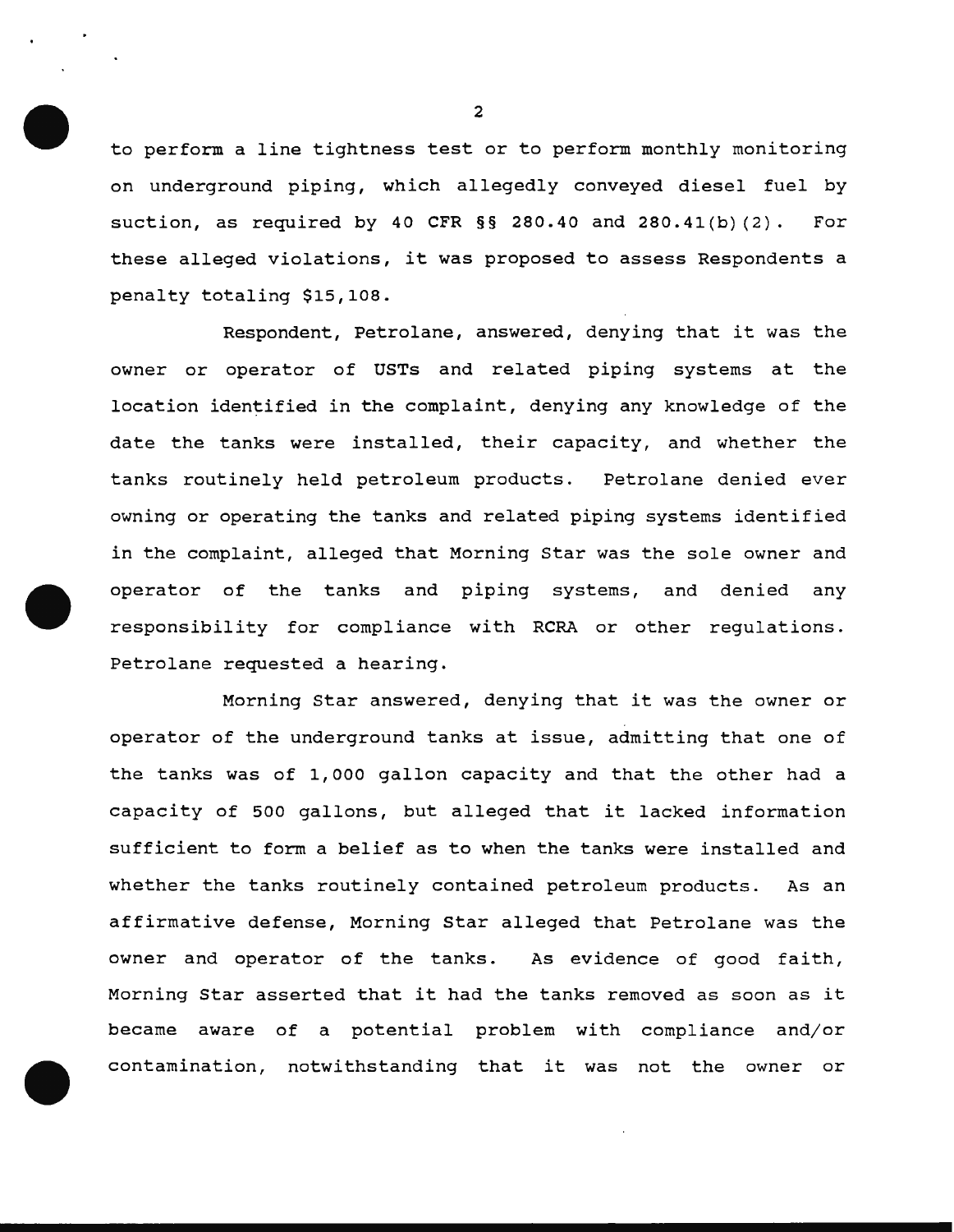operator of the tanks. Morning Star moved that the complaint be dismissed and requested a hearing.

By a letter, dated May 20, 1993, the ALJ directed the parties to exchange specified prehearing information. complainant's prehearing exchange indicates that the genesis of this proceeding was an inspection of Petro Lane, 100 Main, Forsyth, MT, conducted by representatives of EPA on September 1, 1992 (C's Preh. Exh. 4). Although the name of Morning star Enterprises appears immediately beneath the title "UNDERGROUND STORAGE TANK INSPECTION REPORT", the typewritten portion of the report indicates that the facility address is the same as that of the facility owner Petrolane. $1'$  The report reflects that Bill Ridenour, the person in apparent charge of the facility, was the individual qontacted by the inspectors. Mr. Ridenour, however, is reported to have stated that he merely used the garage and was neither the owner nor operator. He is quoted as stating that Morning Star and Petrolane owned and operated the facility. The inspectors contacted Morning Star and Petrolane by telephone and concluded that tank release detection and line tightness tests were not performed by the regulatory deadline, December 22, 1990.

Morning star initially responded to the ALJ's order under date of July 2, 1993. Attached to this submission was a

 $1/$  Handwriting of undetermined origin at the top of the checklist portion of the report is as follows: Morning Star Enterprises general Contractor, Lame Deer, MT Bill Ridenour-Operator; Petrolane-Forsyth, MT 356-2246 [Dave Guenther] Jean Sooktis, Exec. Secretary.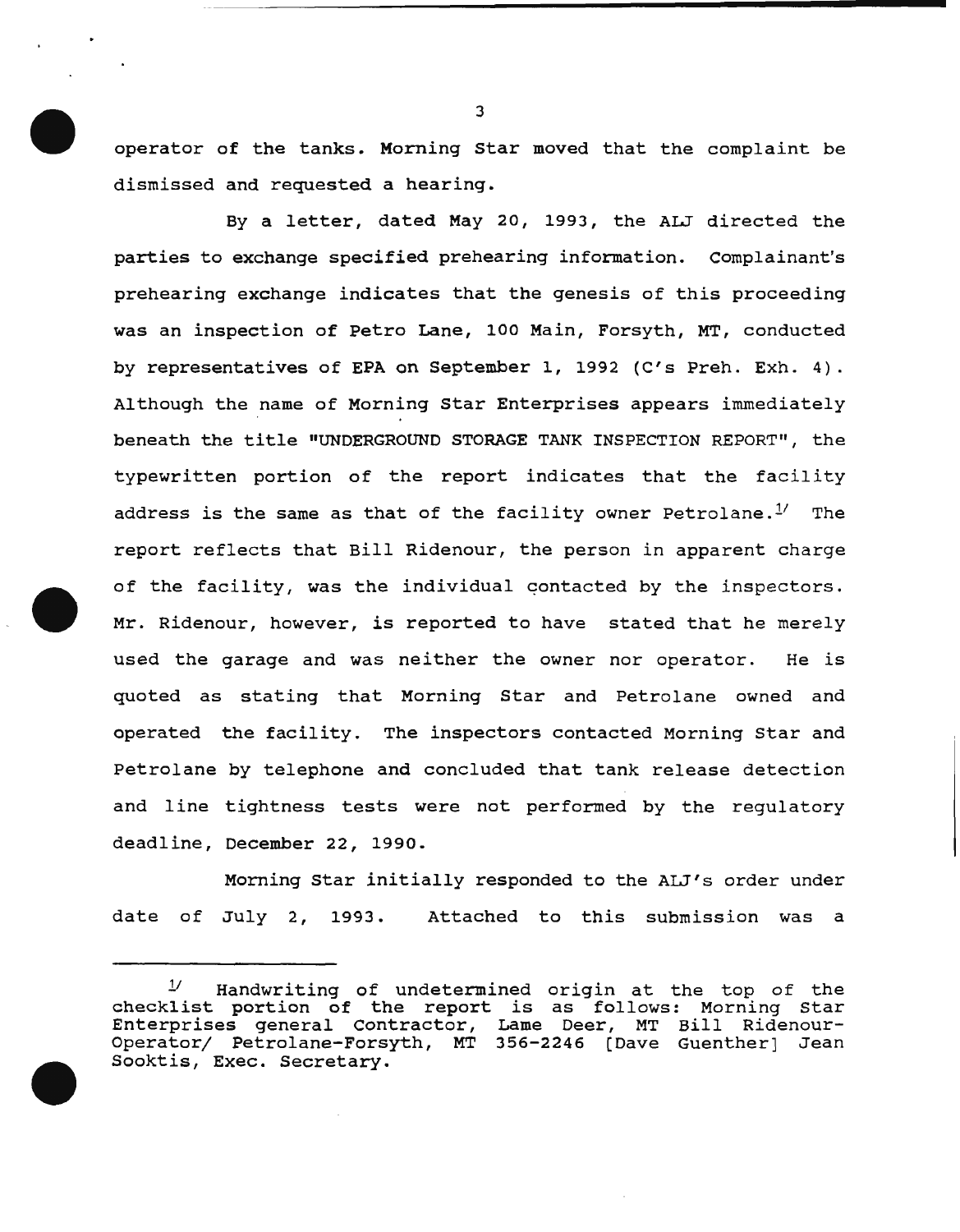Notification for Underground Storage Tanks, signed by Tom W. Trusler, President of Morning Star, on May 7, 1986, which was apparently received by the Montana Department of Health and Environmental Services on May 9, 1986 (Exh. A). This document identifies Morning Star Enterprises Inc., Lame Deer, Montana, as the owner of two underground storage tanks, one of 500-gallon capacity and the other of 1,000-gallon capacity, at the Lame Deer location. The tanks are specified to be in use for the storage of diesel [fuel] and the estimated age of both tanks is 20 years. This document was submitted for the purpose, inter alia, of establishing that Morning Star had complied with the notification requirement of § 9002 of the Act (42 U.S.C. § 699la). Attached as Exhibit B is a Notification of Underground Storage Tanks submitted by Petrolane Gas Services, Forsyth, Montana, which identifies Petrolane as the owner of two underground storage tanks, one of 500-gallon capacity and one of 1,000-gallon capacity, which are located at Morning Star Enterprises, Lame Deer, Montana. This notification was signed by David A. Guenther, District Manager, on March 12, 1990, and stamped as received by the Montana Department of Health and Environmental Services on March 13, 1990. The larger tank is indicated to be in use for the storage of diesel and the smaller tank is indicated to be in use for the storage of gasoline.

On May 21, 1993, an entity identified as QFB Partners and its subsidiaries, including Petrolane, announced that it had filed a voluntary petition under Chapter 11 of the Bankruptcy Code in the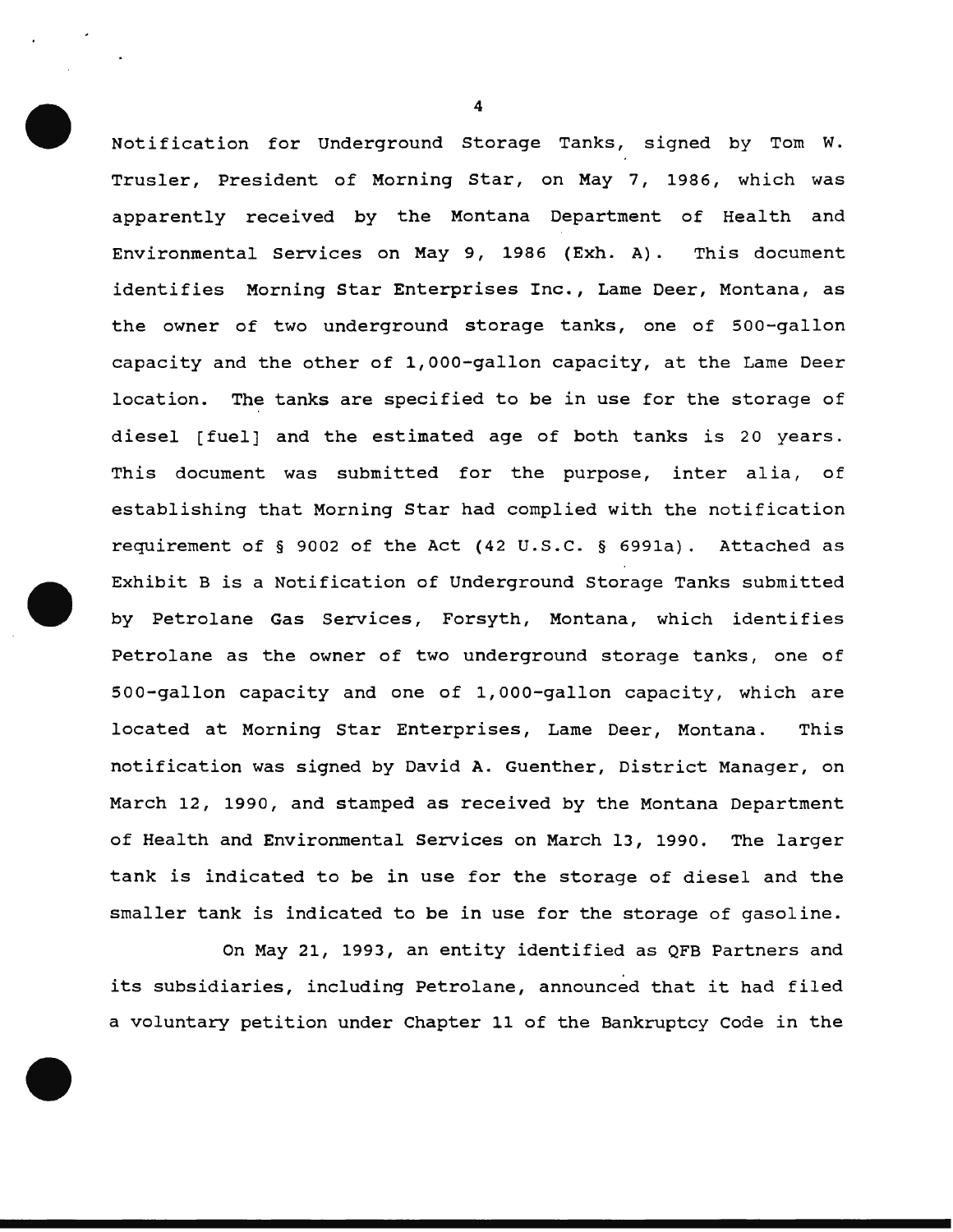United States Bankruptcy Court for the Southern District of New York (press release enclosed with letter from counsel for Petrolane, dated May 27, 1993). The press release stated that upon approval of the proposed "prepackaged plan of reorganization", Petrolane will be owned by AmeriGas, Inc., a wholly-owned subsidiary of UGI Corporation, and holders of Petrolane's 13\% Senior Subordinated Debentures due 2001. Also enclosed with the mentioned letter, was a copy of a restraining order issued by the Bankruptcy Court, which purported to enjoin the commencing or continuation of, inter alia, any judicial or administrative proceeding for the assessment or recovery of any claim against the debtors arising before the filing of the Chapter 11 cases. The order stated, however, that it did not affect the exceptions to the automatic stay in § 362 of the Bankruptcy Code. By a letter, dated September 2, 1993, on the letterhead of Surban Propane (Quantum), Brian W. Klemm, identified as counsel, stated that the Bankruptcy Court had confirmed Petrolane's Plan of Reorganization and that effective July 15, 1993, ownership and management of Petrolane had been transferred to AmeriGas, Inc. Mr. Klemm requested that he be permitted to withdraw as counsel of record for Petrolane and that Thomas Jackal, UGI Corporation, Valley Forge, PA, be substituted.

Under date of November 19, 1993, Petrolane through its counsel, Thomas M. Jackal, submitted its prehearing exchange. Mr. Jackal stated that this matter was one of many transferred from former management of Petrolane to present management and that the requirement for this submission had been overlooked. He moved that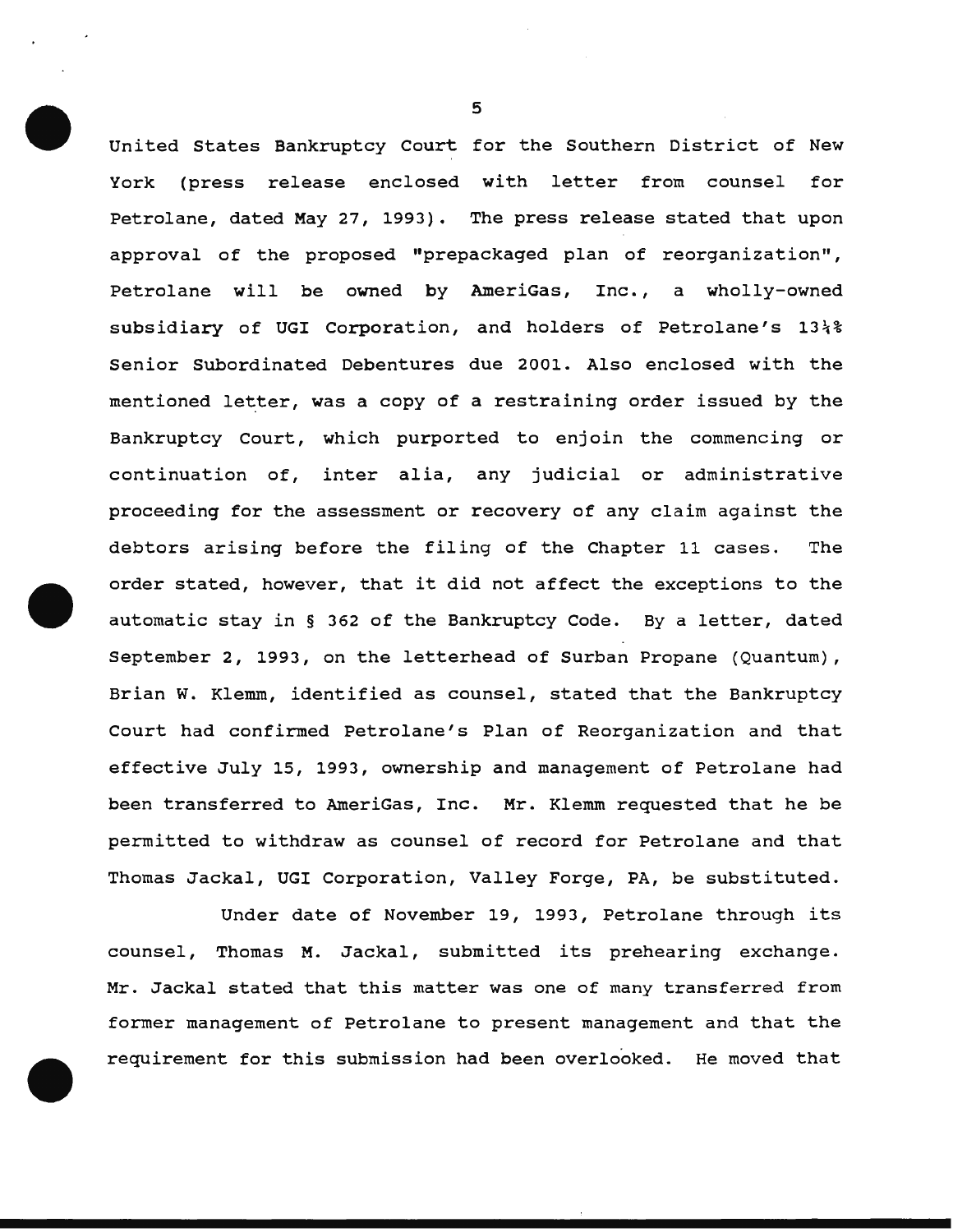the late filing be accepted. $2'$  Included as prospective witnesses for Petrolane were David A. Guenther, former district manager of Petrolane's Forsyth, Montana, district; Charles Harris, former owner of Harris Oil Company, which sold certain assets to a corporate predecessor of Petrolane in 1980; and James Durham, currently the Petrolane district manager in Forsyth, Montana. Mr. Guenther was expected to testify that at the time he signed the notification form he had no independent knowledge of the ownership of the tanks and that he signed it based upon the representation of Tom W. Trusler, President of Morning Star, that Petrolane owned the tanks and upon advice from State environmental officials that the owner of the tanks was required to sign the form. Mr. Harris was expected to testify that Harris Oil Company installed the tanks at issue and that these tanks were not among assets sold to Petrolane. Attached as Exhibit "1" is a copy of an agreement of sale, dated May 1980, and assertedly signed on June 4, 1980, whereby Charles and Faye Harris d/b/a Harris Oil Company agreed to sell and Petrolane-Eastern Solar Gas agreed to buy assets described in the agreement. Items listed include light oil tanks, bulk plant tanks, LPG tanks, two motor vehicles and buildings and improvements located on land leased from the Burlington Northern Railway Company. Mr. Durham was expected to testify that, other than the Notification of Underground Storage Tank form completed by

*Y* This motion is granted.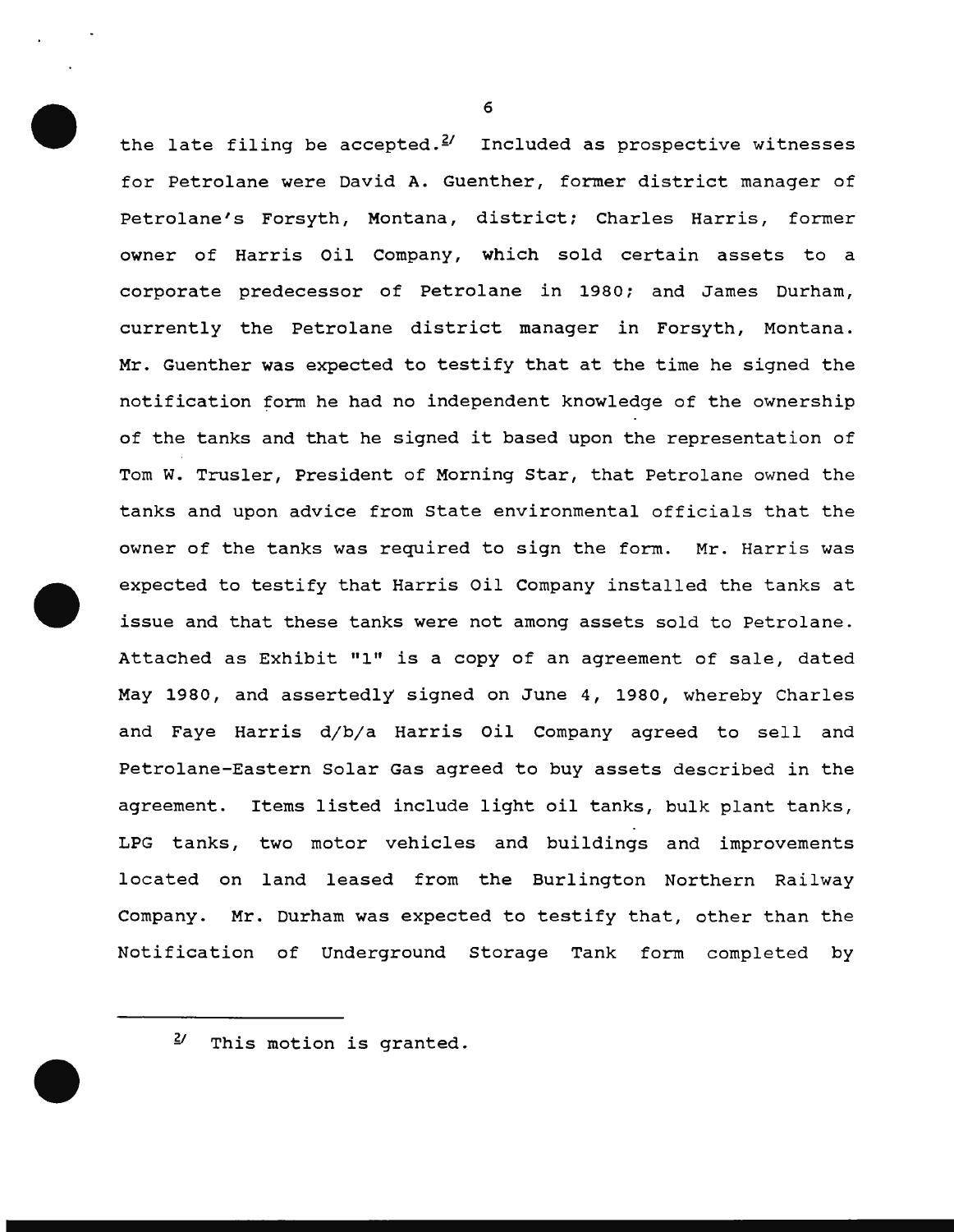Mr. Guenther, Petrolane has no records of owning an underground storage tank (or tanks] at Lame Deer, Montana.

On February 17, 1994, Complainant filed a Motion For Partial Accelerated Decision On Liability, alleging that there was no genuine issues of material fact as to the violations and that Complainant was entitled as a matter of law to judgment as to liability against both Respondents. Complainant alleged that Petrolane was liable as owner of the tanks and that Morning Star was liable as operator of the tank systems. According to Complainant, none of its allegations has been significantly rebutted by any evidence from either Respondent and all that remains is a determination of whether both or only one Respondent is liable.

In an accompanying memorandum supporting its motion, Complainant relies primarily upon the notification forms filed by Petrolane and Morning Star and upon an alleged lack of evidence to the contrary in the Respondents' prehearing exchanges. Petrolane's ownership is allegedly established by the notification form signed by Mr. Guenther on March 12, 1990, which is prior to the December 22, 1990, effective date of the regulations assertedly violated. Complainant points out that the form has the block checked indicating that it is an amendment of a prior notification, thus showing that Petrolane was aware of the notification filed by Morning Star. Complainant says that the purchase agreement with the Harris's shows only that the USTs were not included in the sale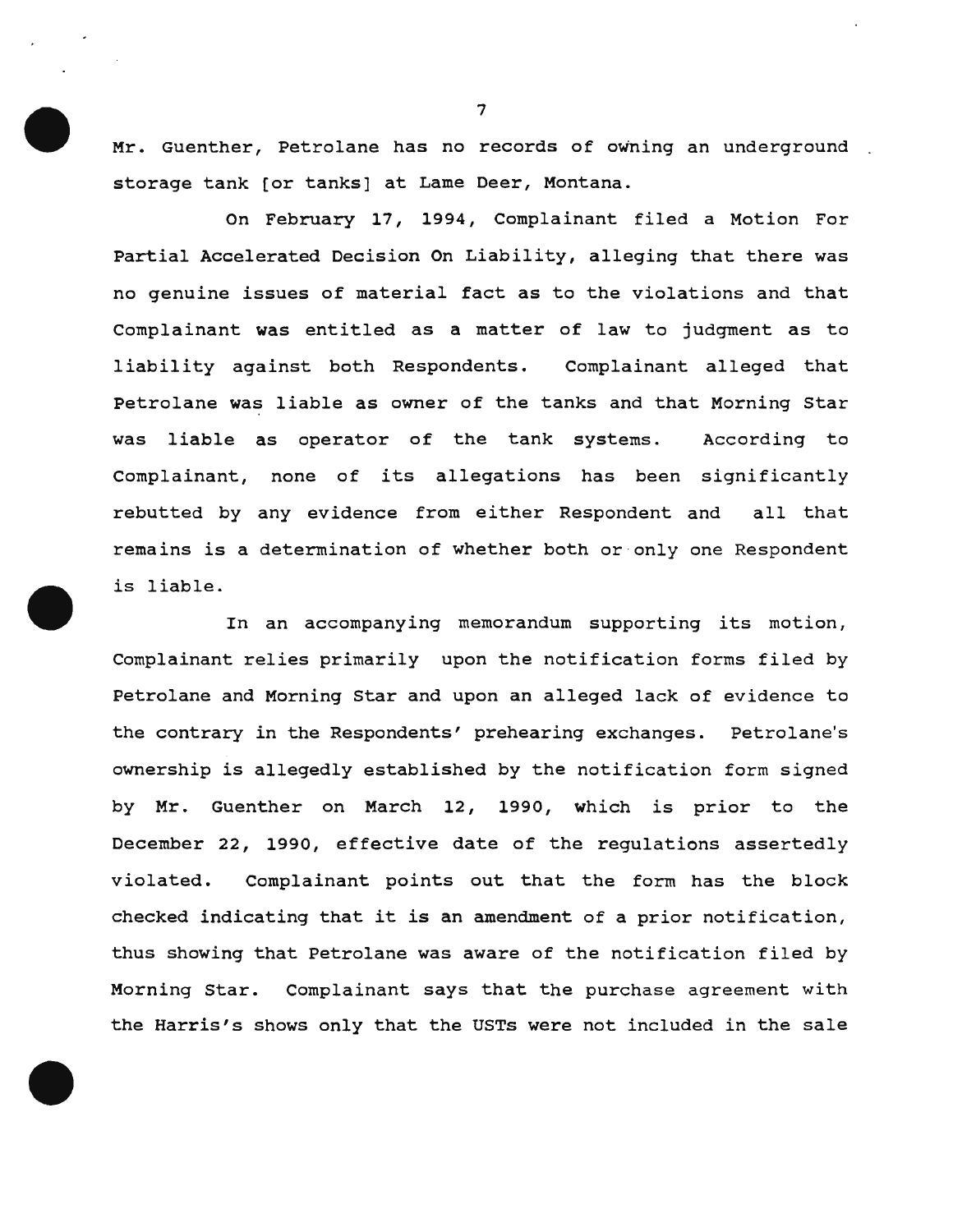to Petrolane in  $1980<sup>3</sup>$  and that, if Mr. Harris has any information as to the status of the title of the USTs in 1990 when Petrolane submitted the notification, such information should have been included in Petrolane's prehearing exchange.

According to Complainant, Morning Star's status as operator of the UST systems is established by the fact that Morning Star was operating the systems at the time of the inspection on September 1, 1992, that Morning Star's president, Mr. Tom Trusler, was knowledgeable about the tanks and their operation, informing the inspectors, inter alia, that dip sticks were used to check product levels, and lastly, upon receipt of the complaint, Morning Star had the tanks removed.

Neither Morning Star nor Petrolane has responded to the motion. Under date of March 22, 1994, Complainant filed a motion for an order granting its motion for a partial accelerated decision or, alternatively, an order to show cause why such an order should not be issued. Complainant pointed out that Respondents had failed to respond to the motion within the ten days allowed by Rule 22.16(b) (40 CFR Part 22), plus the five additional days allowed by Rule 22.07(c), where a pleading or document is served by mail, and that neither Respondent had moved for an extension of time. Under Rule 22.16(b) failure to respond to a motion in a timely fashion, may be deemed a waiver of any objection to granting the motion.

 $3'$  Arguably, the USTs were included in "buildings and <sup>2</sup> Arguably, the USTs were included in "buildings<br>improvements" (purchase and sale agreement, Item 6, p. transferred to Petrolane by the Harris's. 2)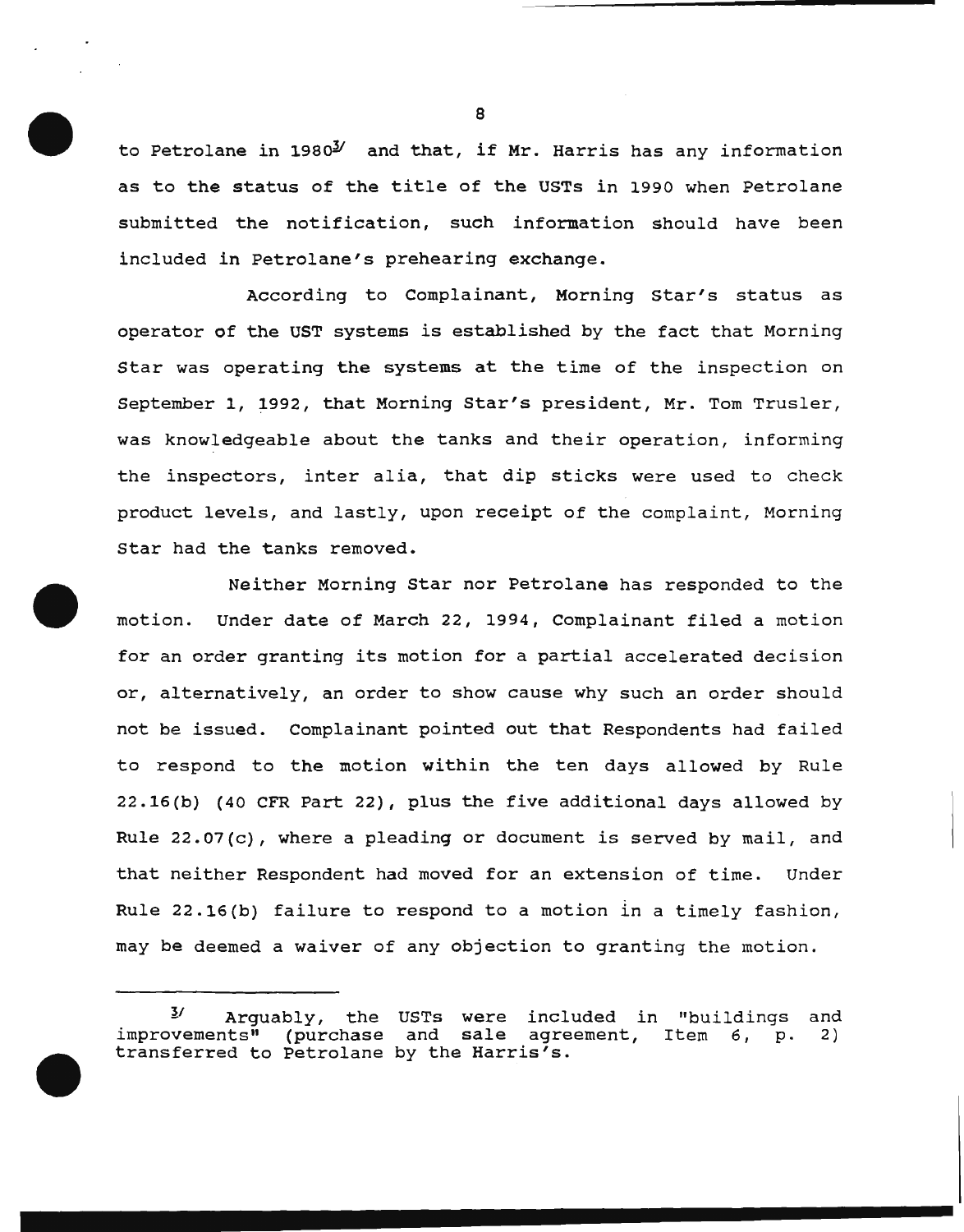### DISCUSSION

At the outset, it should be noted that the complaint identifies the USTs which are allegedly in violation of tank release detection and line tightedness testing requirements as being located in Forsyth, Montana. The tanks referred to in the Underground Storage Tank Notification forms submitted by Morning Star and Petrolane, upon which Complainant primarily relies for its assertion that Petrolane is the owner and Morning Star the operator of the tanks, are, however, located at the business address of Morning Star in Lame Deer, Montana. This mistake or confusion may account for Respondents' denial that they are the owner or operator of the tanks identified in the complaint. Be that as it may, the facts in this regard are not clarified by the inspection report, which states that the facility owner is Petrolane and that the facility address is 100 Main, Forsyth, Montana. This state of affairs would, without more, justify denial of Complainant's motions. Certain other matters, however, warrant a brief discussion.

As Complainant points out, Rule 22.16(b) (40 CFR Part 22) provides in part that "(i)f no response [to the motion] is filed within the designated time period, the parties may be deemed to have waived any objection to the granting of the motion". The operative word here is "may" and it is well settled that failure to file a timely response does not warrant granting a motion in every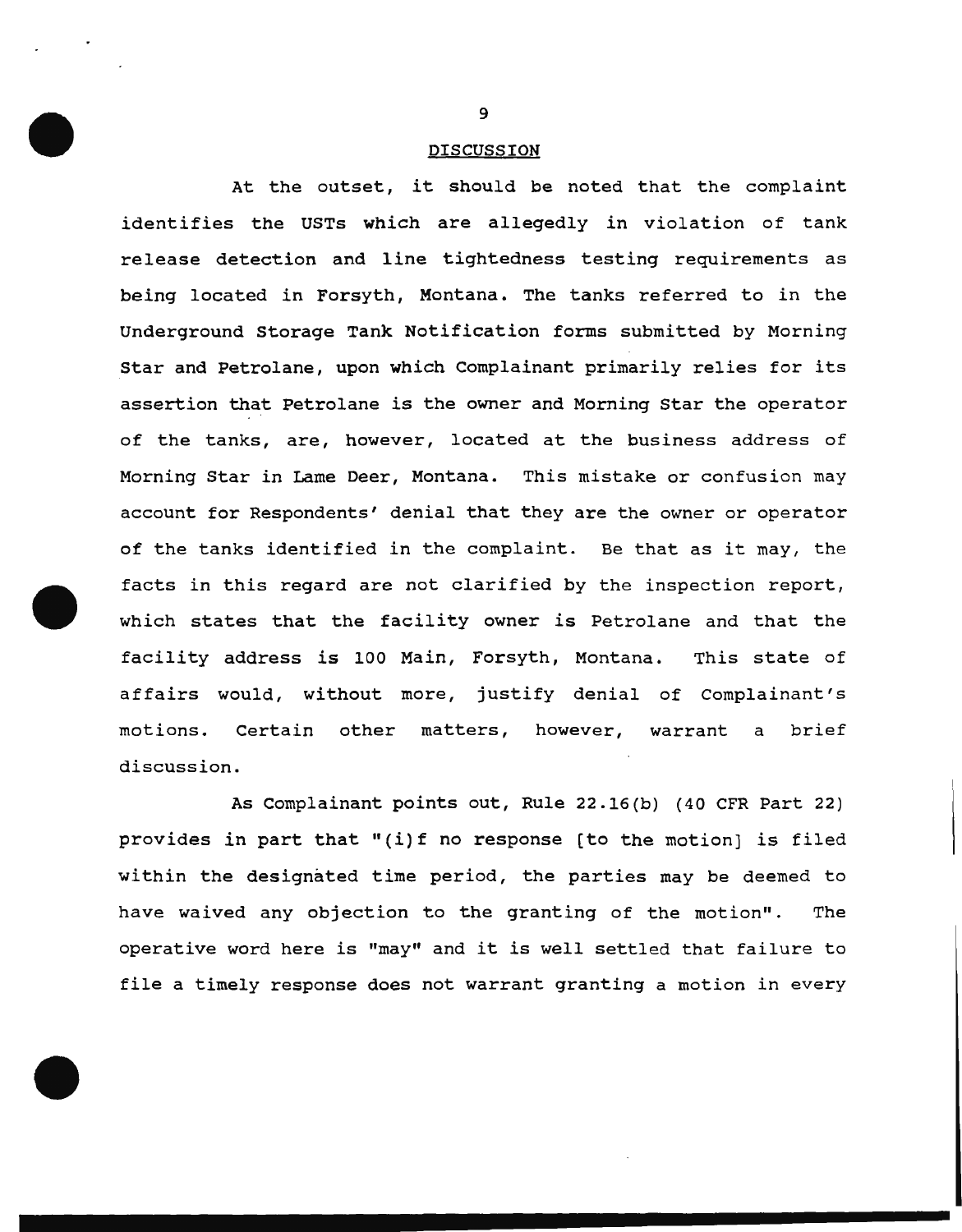instance. $\frac{4}{3}$  In short, the matter is committed to the sound discretion of the ALJ and it is my conclusion that granting Complainant's motion is not warranted in this instance, because of factual matters which are disputed or unclear. In any event, the ALJ can always elect to hear the evidence and this case cries out for an evidentiary hearing where, as a minimum, evidence relating to the matters listed below may be presented.

Firstly, are the USTs allegedly in violation located *in*  Forsyth or Lame Deer, Montana. Secondly, is it reasonable to conclude that the USTs were included in "buildings and improvements" in the purchase and sale agreement between the Harris's and the corporate predecessor of Petrolane. If the answer to this question is in the negative, by what transaction or process did Morning Star acquire title to the USTs and thus file a notification as owner in 1986. Was the notification submitted by Petrolane in 1990 a mistake and, if so, is Petrolane bound by that mistake. Although the latter is a legal issue, the facts concerning the alleged representations by Morning Star and State environmental officials must be explored to assure its proper resolution. Because of confusion as to the location of the USTs at issue, alleged admissions by Respondents that tank release detection and line tightness tests were not performed are not

 $9'$  See, e.g., Asbestos Specialists, Inc., TSCA Appeal No.  $92 -$ 3, 4 EAD 819 (EAB, October 6, 1993) (improper to grant motion to dismiss because of complainant's failure to file a timely response where it was clear that complainant opposed the motion).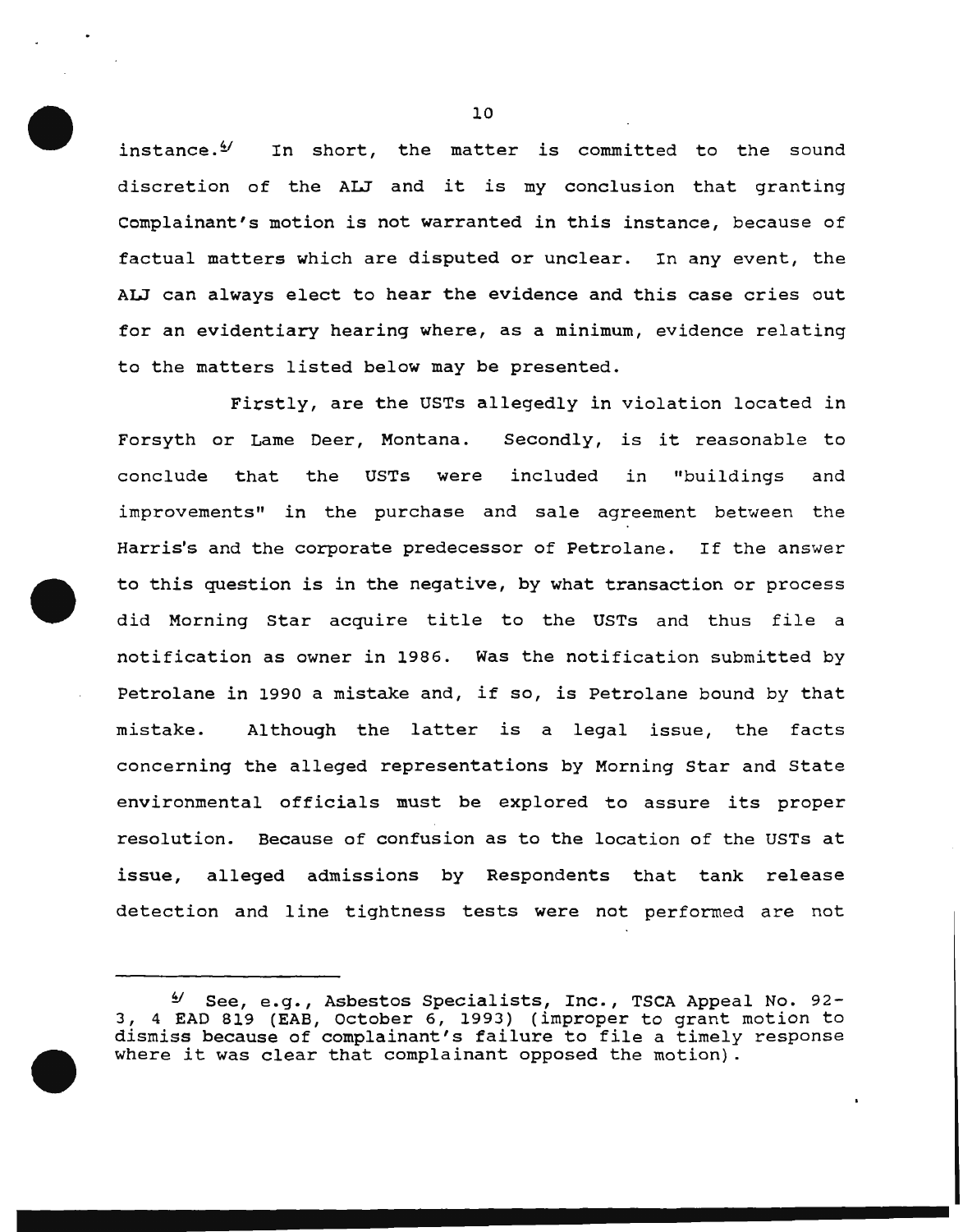operative and, of course, the amount, if any, of an appropriate penalty remains at issue.

In view of the foregoing, Complainant's motions for a partial accelerated decision, or, alternatively, for an order to show cause will be denied.

# ORDER

Complainant's motions for a partial accelerated decision as to liability, or, alternatively, for an order to show cause are denied.<sup>2</sup>

Dated this day of January 1996.

Nissen

Administrative Law Judge

 $9'$  In the near future, I will telephonically contact counsel for the purpose of scheduling a hearing on this matter, which will be held in Billings or other suitable location in Montana.